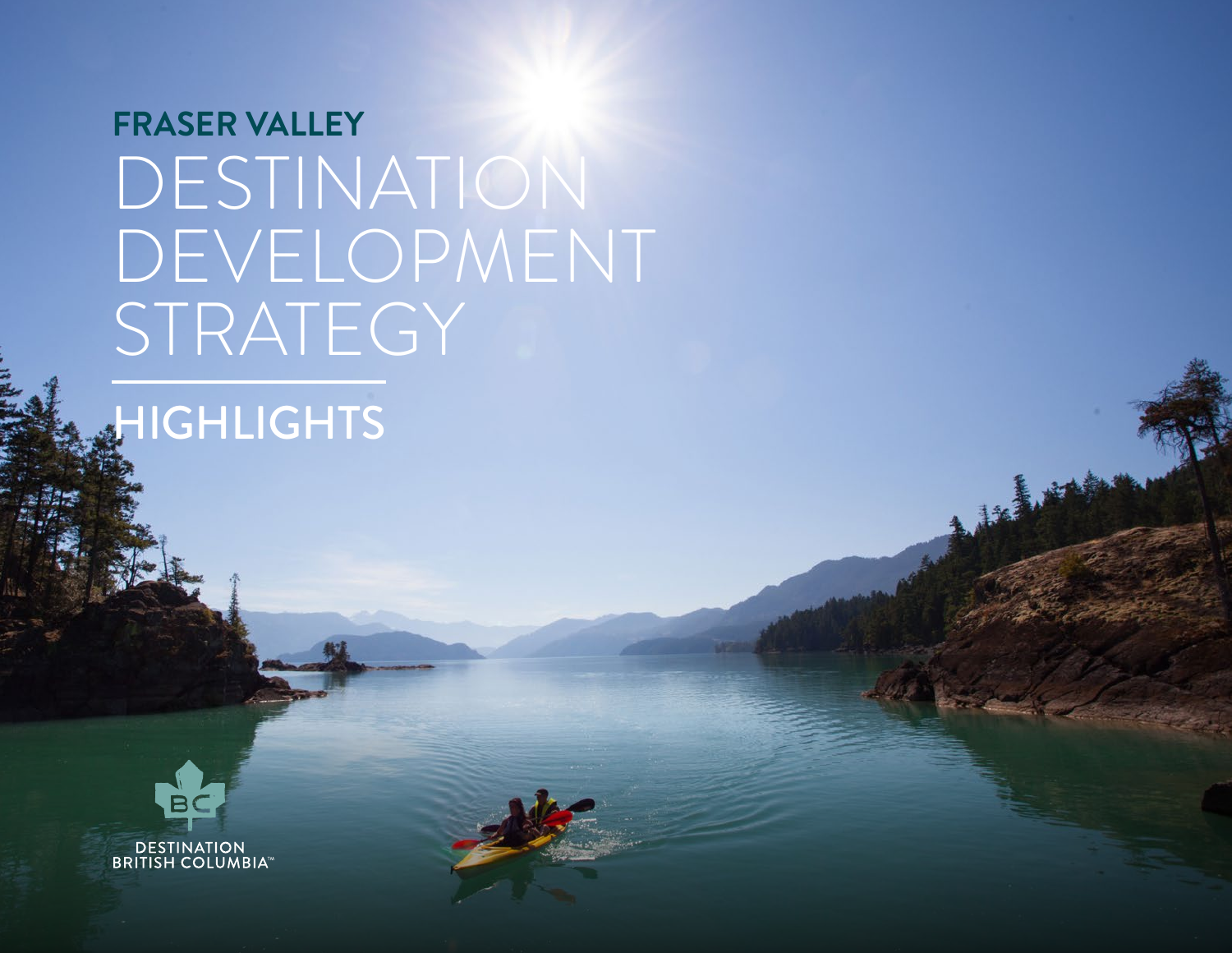**ARROTSFORD** Photo: Robyn Bessenge

### THANK YOU

The Fraser Valley Destination Development Strategy is the outcome a 21-month, iterative process of gathering, synthesizing, and validating information with tourism partners about the status and future direction of tourism in the Fraser Valley planning area.

We thank the First Nations on whose traditional territories we gathered for our community meetings including the Stó:lō Nation, In-SHUCK-ch Nation, and Nlaka'pamux Nation.

Thank you to our tourism partners who participated in the process by attending planning workshops, conducting interviews, hosting site visits, and responding to surveys. Special thanks to the members of the Working Group, as well as the facilitators of the destination development process.

### WHAT'S INSIDE

1. INTRODUCTION 2. REALIZING THE POTENTIAL 3. AT A GLANCE 4. GEARING UP



FRASER VALLEY | 2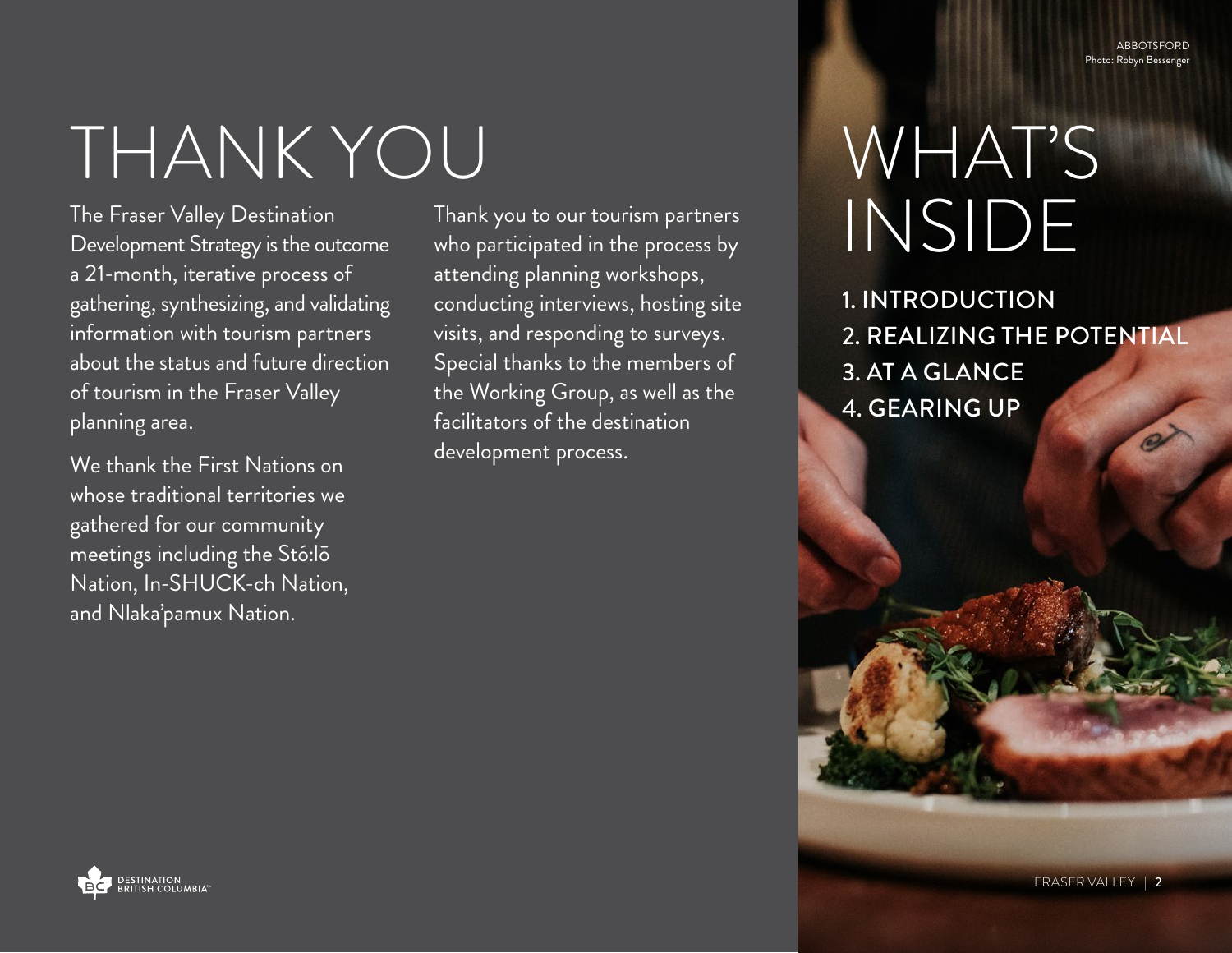# <sup>1</sup> INTRODUCTION

#### WHY A STRATEGY?

The Fraser Valley Destination Development Strategy was developed to enhance the competitiveness of the Fraser Valley planning area over the next 10 years and beyond. The strategy was developed as part of Destination BC's Destination Development Program to support and guide the long-term growth of tourism in British Columbia. This document presents the key highlights of the Fraser Valley destination development strategy.

#### WHO IS IT FOR?

The Fraser Valley Destination Development Strategy is a guide for tourism partners as they work collaboratively to grow the visitor economy. The strategy will be reviewed and updated to reflect changing tourism objectives, priorities, and market conditions. Results will be tracked and learning outcomes will inform future implementation activities, thereby optimizing their effectiveness in increasing economic, social, cultural, and environmental benefits for the entire Fraser Valley planning area.

#### WHERE IS IT FOR?

The Fraser Valley planning area includes Langley and Pitt Meadows to the west, Hope to the east, the US border to the south, the peaks of Golden Ears Provincial Park and Harrison Lake to the north, and all parts in

between. It includes portions of the Fraser Valley Regional District (FVRD) and Metro Vancouver Regional District, including Langley (City and Township), Mission, Maple Ridge, Pitt Meadows, Abbotsford, Chilliwack, Harrison Hot Springs, Kent, and Hope, as well as smaller communities in FVRD Electoral Areas A to H. It also includes Indigenous communities and entrepreneurs in the Stó:lō Nation, In-SHUCK-ch Nation, and Nlaka'pamux Nation.

#### WHERE DOES IT FIT?

The Fraser Valley is one of 20 planning areas across BC for which destination development strategies are being developed. Each planning area represents a logical destination for visitors in and around the province. As planning areas span across multiple jurisdictions, the importance of adopting an integrated approach with a shared vision and coordinated investment is critical. The Fraser Valley Destination Development Strategy is one of six being prepared for the Vancouver, Coast & Mountains tourism region. The other five include Metro Vancouver, Sunshine Coast, Sea-to-Sky Corridor, Gold Rush Trail, and Highway 3 Corridor. In time, informed by the outcomes of all relevant planning area destination development strategies, regional strategies will be developed. These will, in turn, inform the creation of a provincial strategy thereby ensuring a truly integrated and cohesive combination of bottom-up and top-down destination planning.

#### A KEY IMPERATIVE

The recommendations contained within the Fraser Valley Destination Development Strategy form the foundation for additional, focused, and aligned discussions regarding implementation. It will be important to ensure that the strategy becomes embedded in local, regional, provincial, and federal decision making processes. It is only by working collaboratively in an integrated way with a shared agenda that the full potential of the Fraser Valley planning area will be realized.

#### AT A GLANCE

In what follows, the distinctiveness of the destination is summarized, and its vision for tourism is introduced. While acknowledging the challenges the sector faces, its potential for growth is set out in terms of key opportunities and experience development potential. A consideration of each development priority and associated actions then follows. While further detail on each of these elements is available in the full strategy, they are brought together "At A Glance" to demonstrate the scope of the integrated nature of the approach being taken.

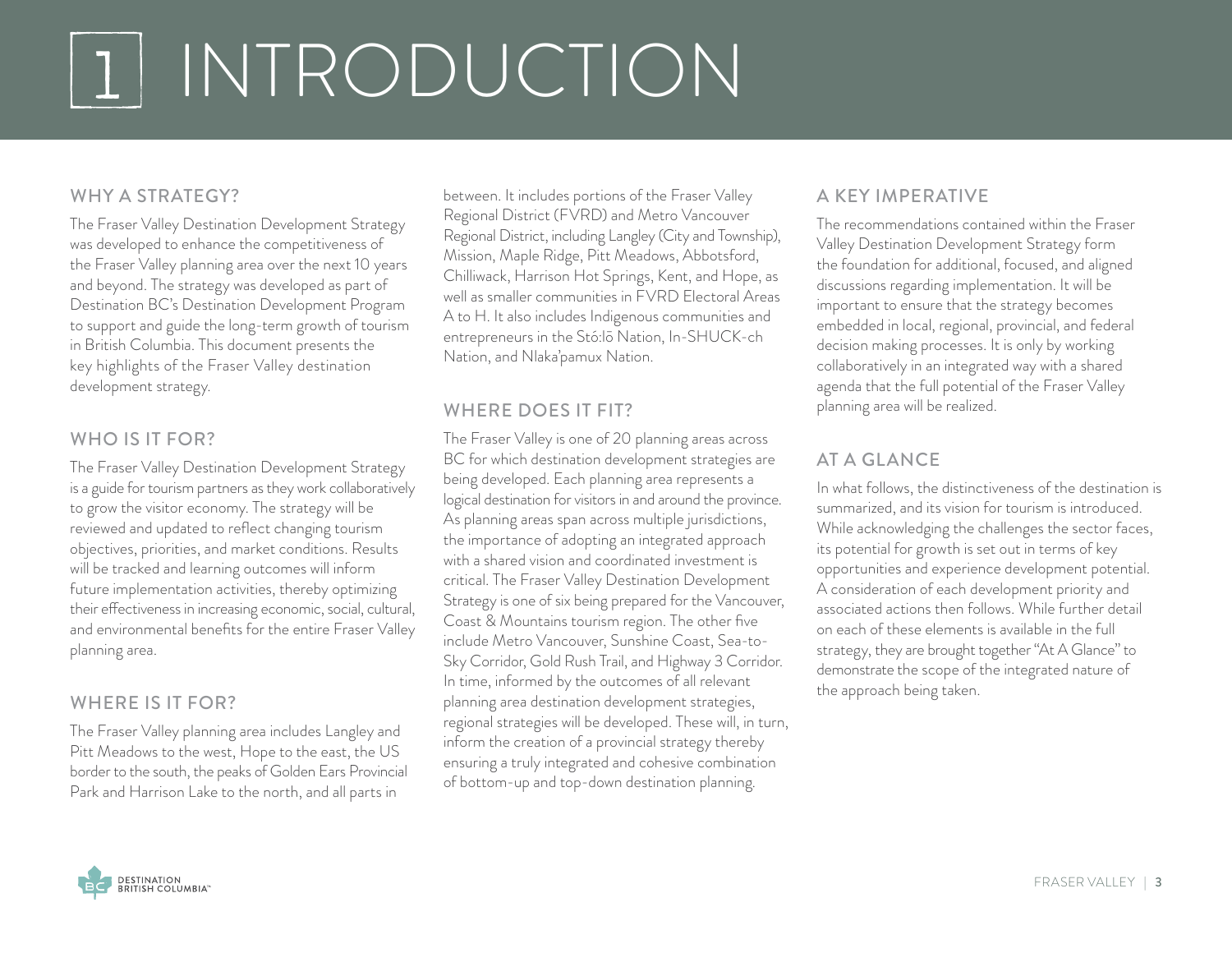## <sup>2</sup> REALIZING THE POTENTIAL

#### A DISTINCTIVE DESTINATION

### Central to the significance and appeal of the Fraser Valley planning area is the Fraser River.

As it streams rapidly south towards Hope, it is funnelled through rocky canyons and narrow gorges, but once released south of the town, it heads westwards and becomes a wide meandering waterway, bordered by large floodplains of fertile farmland.

Hemmed by the Coast Mountains to the north and the Cascades to the south, numerous lakes shelter within the folds of the landscape with the largest being Pitt, Stave, and Harrison to the north, and Cultus and Chilliwack to the south.

The Fraser Valley has stunning landscapes that run the spectrum from prairie-like vistas across the valley to soaring mountains with alpine meadows. Along its length the river supports all manner of wildlife from salmon, sturgeon, and trout, to moose, black bear, and beaver. Towns, forests, and parks line its shores.

Two major highways cut east-west routes through the Fraser Valley, and link Vancouver with Hope. Highway 7 traverses the North Fraser Valley, parallel with the Fraser River. As Highway 1 heads east from Vancouver, it crosses the Fraser River via the Port Mann Bridge and heads through the South Fraser Valley. The planning area is accessible by car, airplane, floatplane, train, public transit, and motor coach.

Tourism and recreation have long been a part of the economy in the Fraser Valley planning area. As lifestyle migration has continued, a once largely agricultural and natural resource-based economy has become more diversified with the development of agritourism, viticulture, heritage tourism, manufacturing, and tech start-ups. The planning area is home to some 504,334 residents distributed among nine incorporated municipalities, 30 First Nations, and eight unincorporated Electoral Areas.

#### A SHARED VISION

The vision for tourism development in the next 10 years and beyond reflects the distinctiveness of the planning area and the ambition of its communities:



THE FRASER VALLEY IS A VIBRANT, ACCESSIBLE, WORLD-CLASS

DESTINATION THAT IS WELL MANAGED AND ENHANCES THE VISITOR ECONOMY AND DESTINATION APPEAL. AGAINST THE BACKDROP OF A RICH CULTURE AND HISTORY, THE MIGHTY FRASER RIVER AND WILD MOUNTAIN VISTAS, WE OFFER WORLD-CLASS OUTDOOR ADVENTURES, FARM-FRESH EXPERIENCES, AND OPPORTUNITIES TO FLOURISH AND EXPERIENCE OUR WAY OF LIFE AROUND EVERY CORNER.

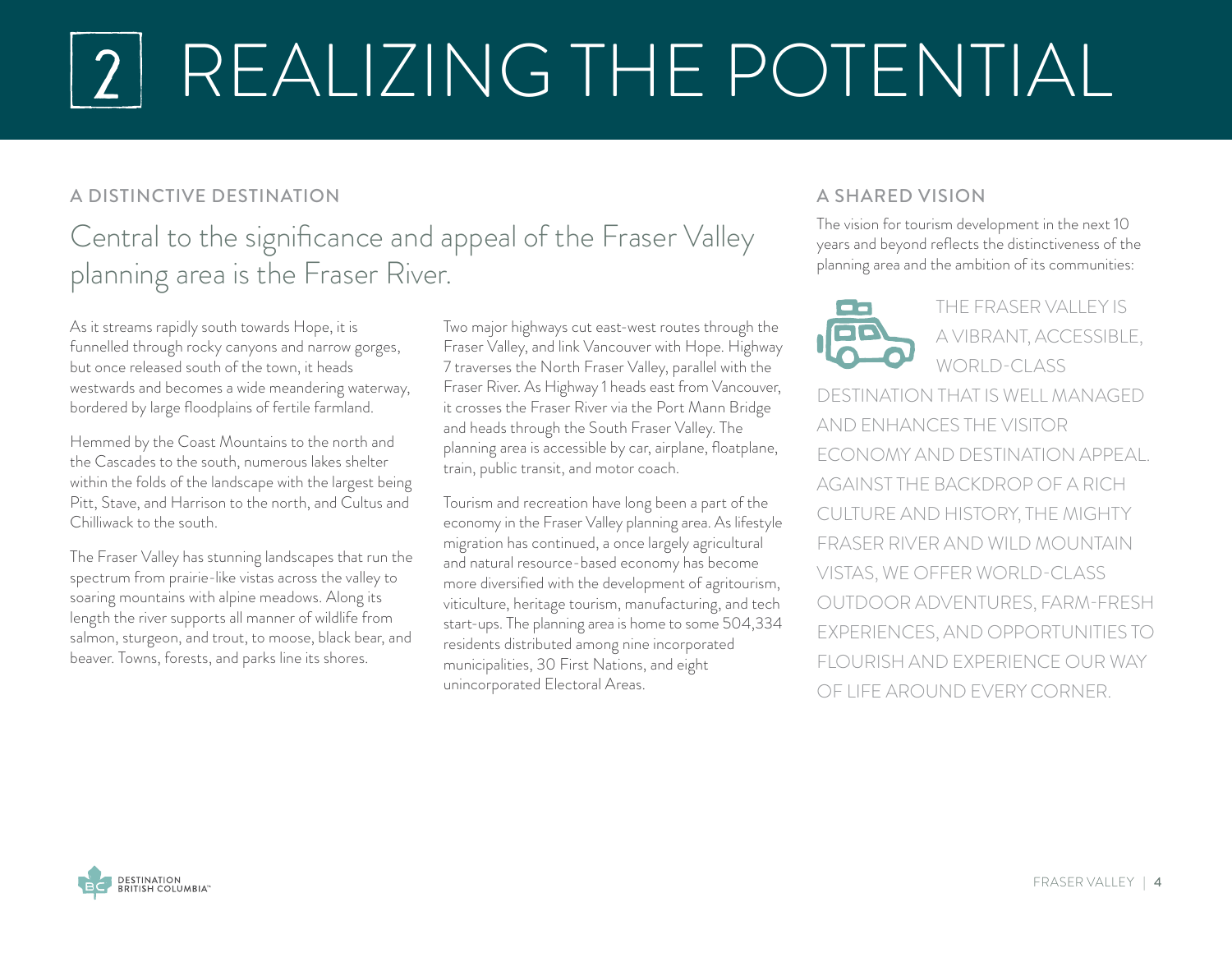# <sup>2</sup> REALIZING THE POTENTIAL

#### KEY OPPORTUNITIES

While the destination faces a number of distinct challenges such as the availability of efficient transportation options; a decline in shoulder and off-season visitation; a lack of visitor-ready, yearround experiences; staff constraints; and inconsistent local support for tourism; key opportuniities still exist:

- Arts, culture and heritage tourism, including festivals and events
- Interest in agritourism and culinary tourism
- Interest in backcountry and frontcountry use
- Investment in trail-based tourism and the Experience the Fraser plan
- Growth at Abbotsford International Airport
- Indigenous tourism
- Cooperative tourism management

#### EXPERIENCE POTENTIAL

#### The current and future experiences that will motivate travel and differentiate the destination include:

- EXPERIENCE THE FRASER (ETF) One of the premier tourism opportunities, with over 550 km of trails (43% of which are already in place) and blueways connecting communities along the Fraser River from Hope to the Salish Sea, the ETF will act as a catalyst to encourage and strengthen tourism and economic development initiatives.
- OUTDOOR RECREATION Outdoor recreation is a growing travel motivator for the Fraser Valley, with emerging product experiences, strong community support, robust planning work, and strategies and actions that are underway. These include new trails and routes for hiking, cycling, and mountain biking, as well as new water-based activities. These efforts should continue to be enhanced and supported.
- FOOD AND FARM EXPERIENCES The destination has built a reputation for agricultural experiences, local foods, and culinary tourism which aligns to the growing consumer interest in food experiences. Additionally, the Fraser Valley has developed a

cross-regional Circle Farm Tour Program which includes self-drive routes highlighting farm-based products, services, and events. Further developments should be directed towards continuing to offer and enhance year-round local, sustainable food experiences that benefit visitors as well as residents.

- INDIGENOUS EXPERIENCES Indigenous cultural tourism is a small, but rapidly growing sector that tends to attract international visitors who spend more per trip than other visitors. Within the Fraser Valley, significant opportunities exist to enhance the cultural product and experience offerings. However, Indigenous tourism development needs to originate from Indigenous communities.
- SPORT TOURISM Sport tourism has become highly competitive and is one of the fastest growing segments of the tourism industry. There are existing efforts to generate sport tourism visitation in the Fraser Valley. The Abbotsford Centre and Langley Event Centre offer excellent opportunities to draw national and international sporting events.
- TOURING AND ROAD TRIPS The Fraser Valley is also included within existing touring routes such as the Circle Farm Tour, Scenic 7, the Gold Rush Trail, and the Coast Mountain Circle Route. A significant portion of BC's tourism visitation is associated with touring. Self-guided touring provides an ideal way to move from place to place, and experience various parts of the Fraser Valley. With distinct, attractive communities and experiences existing along both sides of the river, the Fraser Valley is a perfect circle tour destination or overnight stop for travellers moving throughout BC. A focus on improving the touring experience will generate economic opportunities for all businesses and communities within the planning area.
- FESTIVALS AND EVENTS From the long-standing Abbotsford Airshow to highly popular Tulip Festivals, the Fraser Valley has demonstrated that the area can sustain short-term visitation, and offers potential for further growth. There is significant potential to enhance the year-round visitation driven by festivals and events.

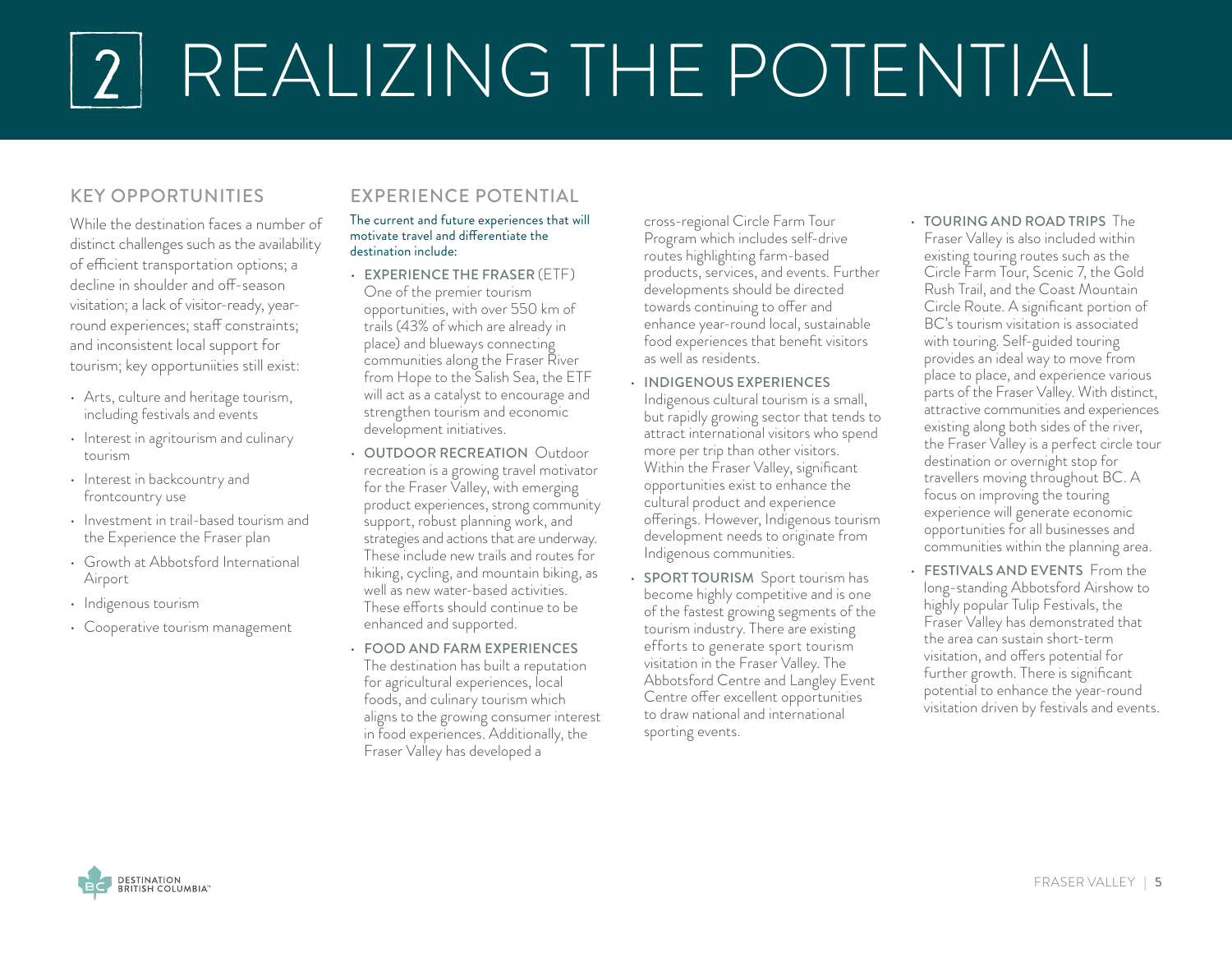### <sup>3</sup> AT A GLANCE

**VISION STATEMENT** The Fraser Valley is a vibrant, accessible, world-class destination that is well managed and enhances the visitor economy and destination appeal. Against the backdrop of rich culture and history, the mighty Fraser River and wild mountain vistas, we offer world-class outdoor adventures, farm-fresh experiences, and opportunities to flourish and experience our way of life around every corner.



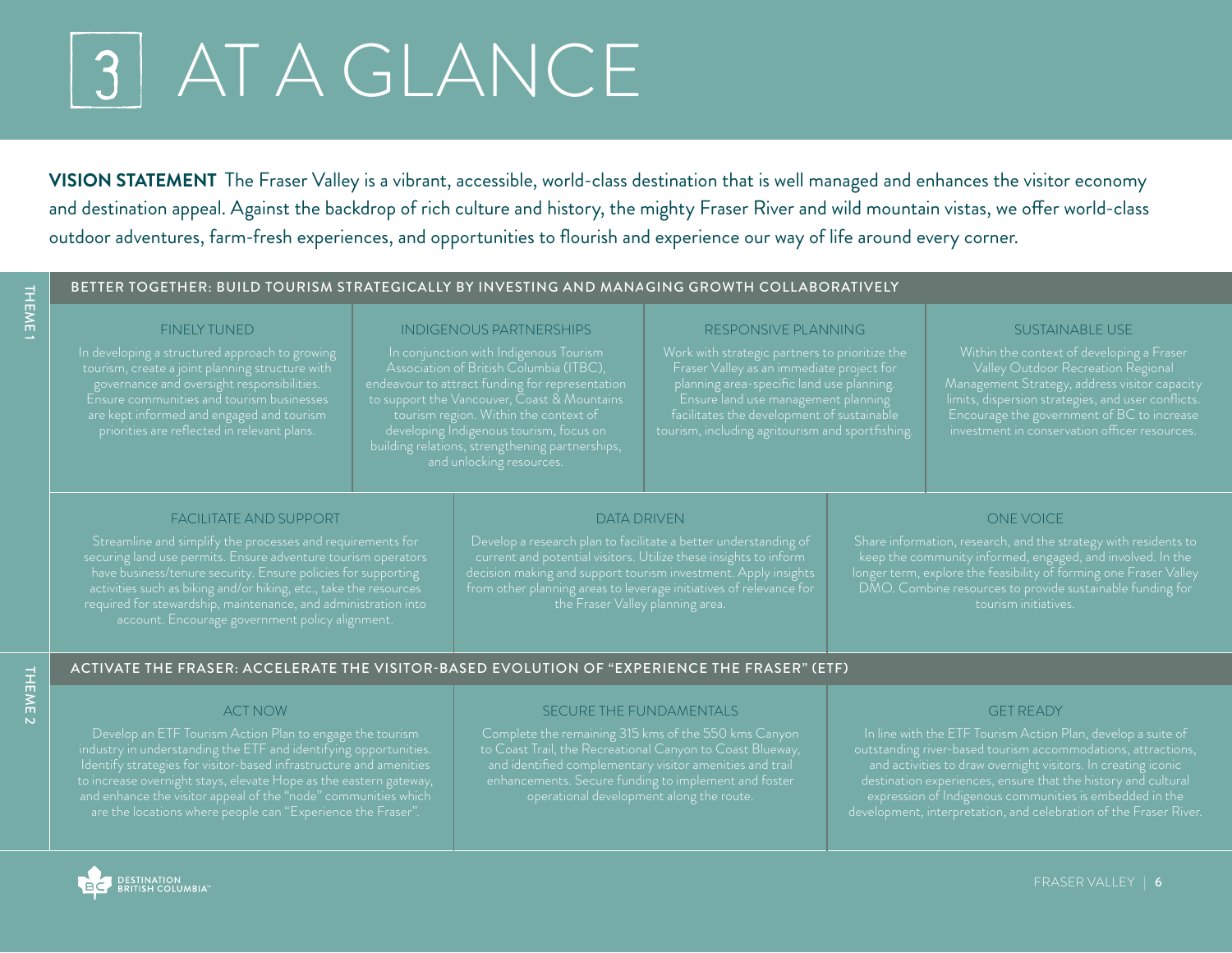### <sup>3</sup> AT A GLANCE

#### BLUE GREEN CONNECTED: ACCELERATE RIVER-BASED AND MOUNTAIN-BASED PRODUCT DEVELOPMENT

#### CREATE A SPLASH

Improve and develop new river-based and mountain-based outdoor recreation hiking, walking, and wildlife watching. Develop provincial resources are available to address and river safety.

#### INDIGENOUS APPEAL

Support and engage Indigenous communities product development, pairing authentic Indigenous experiences with river-based,

#### WELL WORTH THE CLIMB

Improve and develop new mountain-based roads that offer great recreational experiences

ON THE HIGHWAY

digital maps and apps, to provide clear directions to river-based and mountain-based

for RVs; increase Indigenous community led

#### GREAT TRAILS

master trails plan. In completing the Great Trail

#### GREAT TASTES

Enable tourism operators to better understand and align with the Agricultural innovative in creating new agritourism tourism culture by developing culinary

#### CURATE AND CELEBRATE

Identify and develop one Fraser Valley festival/event for each season. Better coordinate events to help disperse visitors

#### REMARKABLE EXPERIENCES

Implement the Remarkable Experiences program with a Scenic 7 theme. Implement Life — Outdoor Guides theme.

#### EXCEED EXPECTATIONS: DELIVER AN EXCEPTIONAL VISITOR EXPERIENCE

#### ON THE MOVE

to improve access to remote sites along resource roads and secure funding for road infrastructure upgrades to complement new recreational campgrounds and trails being developed. Improve highway efficiency to and increase transportation choice to and

#### EVENT FACILITIES

opportunities to improve their overall

#### VIBRANT PLACES

communities without such programs to create their own and inspire local businesses immediate locations.

#### VITAL AMENITIES

amenities and assets on Crown land. Work with key partners to provide free wi-fi and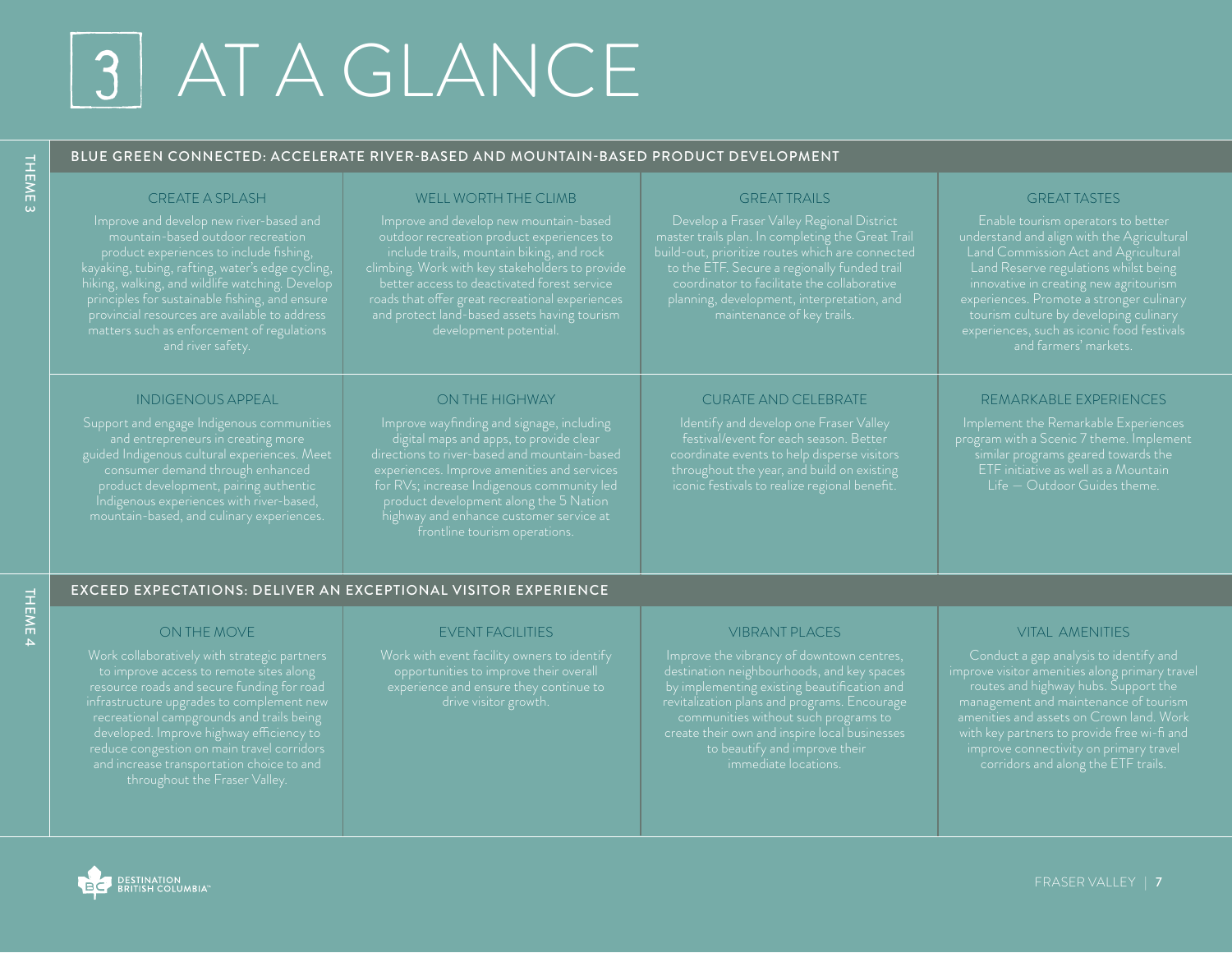### 3 AT A GLANCE

#### **WAYFINDING**

wayfinding plan, including digital assets and

#### UNIQUE ACCOMMODATIONS

visitor choice, ensure that the needs of

#### EASILY REACHED

Airport as a viable alternative to YVR. Provide support for the implementation of its Master Plan for expansion and attract

#### RESPECTFUL TRAVEL

#### PRO-BUSINESS: CREATE A BUSINESS FRIENDLY ENVIRONMENT

#### DEMONSTRATE VALUE

Improve the understanding of the value of tourism through the

#### ENABLE & EQUIP

Provide support and training to entrepreneurs to develop their

#### FUTURE-PROOF

high-school participation in tourism and hospitality programs.

THEME 4 CONTINUED

**THEME 4 CONTINUED** 

THEME<sub>5</sub>

#### LOOKING AHEAD: PREPARE THE DESTINATION AND TOURISM BUSINESSES FOR DIGITAL TRANSFORMATION

#### SHARE KNOWLEDGE

Access training on digital readiness to help tourism businesses understand and use the tools

#### ADOPT & ADAPT

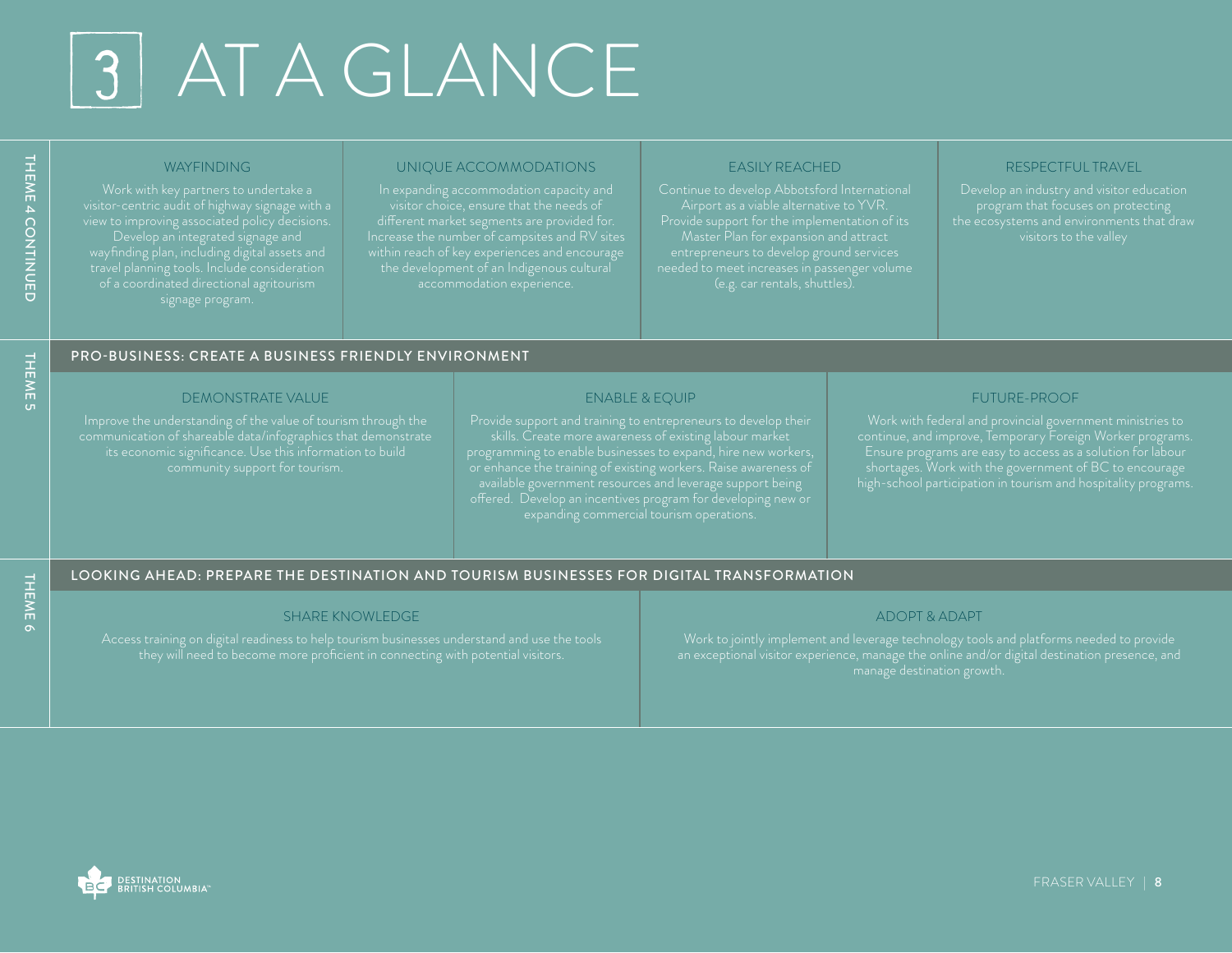### <sup>4</sup> GEARING UP

#### SUCCESS NETWORKS

This strategy is intended to inform actions for the future, which over time may be embedded in local, regional, and provincial plans. The result will be an integrated system of priorities to achieve better development decisions, drive greater tourism revenues, and realize benefits for businesses and communities in the Fraser Valley planning area. All of this will contribute to a thriving, vibrant, and growing economy.

Joint strategy ownership among all planning area tourism partners is a critical component of this program's success. The strategy identifies a suggested success network of tourism partners to champion and move actions within each objective forward.

#### FRAMEWORK

The strategy presents the destination development objectives using a consistent framework to determine the prioritization of each objective and the relative timing for implementation. Objectives with a provincial or regional scope are identified and will inform the regional and provincial destination development strategies.





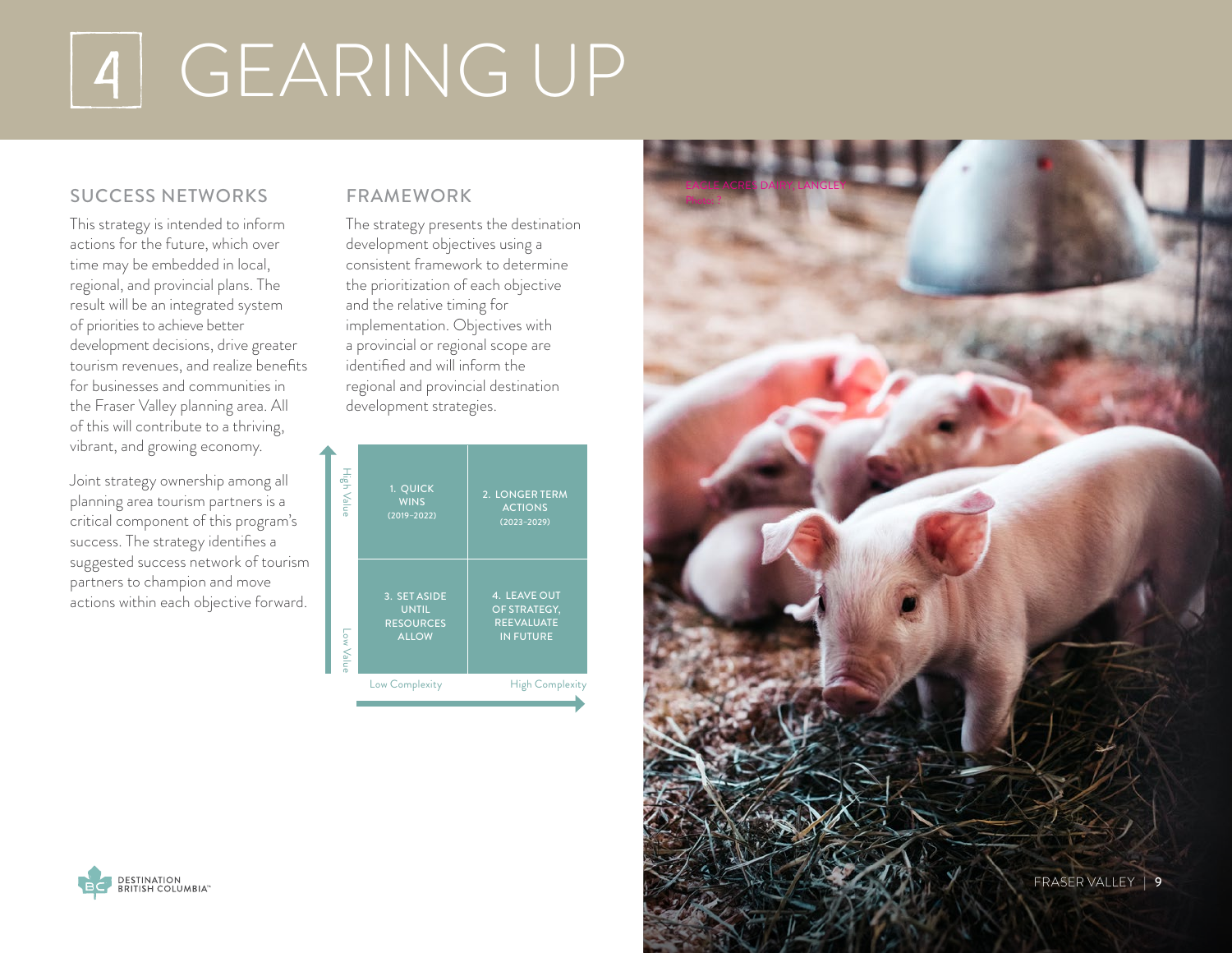## <sup>4</sup> GEARING UP

#### CATALYST PROJECTS

### The following seventeen actions were identified as catalyst projects for immediately moving the strategy into implementation.

#### **Better Together: Build Tourism Strategically by Investing and Managing Growth Collaboratively**

- Create a governance, oversight, and joint planning structure (as part of developing a structured approach to building tourism in the planning area).
- Work with ITBC to explore representation models and secure funding to support the Vancouver, Coast & Mountains tourism region.
- Work with FLNR to identify the Fraser Valley as an immediate project for planning area-specific land use planning.
- Complete a Fraser Valley Outdoor Recreation Regional Management Strategy.
- Encourage the government of BC to increase investment in conservation officer resources.
- Work with the government of BC to improve processes and requirements for land use permits and strengthen business/tenure security for adventure tourism operators and events.
- Work with the government of BC and local governments to review policies on supporting association of users (bikers and hikers, etc.) through contractual agreements to ensure adequate resources for stewardship, maintenance, and administration.
- Develop and implement a research plan to better understand current and potential visitors, inform decision making, and support entrepreneurial investments.
- Monitor progress in other planning areas, the Vancouver, Coast & Mountains Regional Destination Development Strategy, and the Provincial Destination Development Strategy to proactively identify initiatives across areas.

#### **Activate the Fraser: Accelerate the Visitor-Based Evolution of "Experience the Fraser"**

• Engage the tourism industry in understanding the status on ETF implementation, develop a gap analysis, and identify strategies to fill gaps on visitor-based infrastructure and amenities that encourage overnight stays.

- Develop a Fraser Valley Regional District master trails plan, including identifying varying degrees of trail ease of use, consistent signage, etc.
- Implement workshops for Fraser Valley tourism operators to gain a better understanding of the ALC Act and the ALR Use, Subdivision and Procedure Regulation, with the ability to innovate while remaining consistent with the regulations to create new agritourism experiences.
- Implement a Remarkable Experiences program with a Scenic 7 theme.

#### **Exceed Expectations: Deliver an Exceptional Visitor Experience**

• Encourage the government of BC to improve access to remote sites along resource roads and secure FLNR funding for road infrastructure upgrades. • Increase funds and people to better manage and maintain tourism amenities and assets on Crown land (e.g., garbage, cleanup, outhouses).

#### **Pro-Business: Create a business friendly environment**

• Leverage existing BC value of tourism tools and communications to develop coordinated communications and shareable data/infographics to improve understanding of the value of tourism and enhance community support for tourism.

#### **Looking Ahead: Prepare the Destination and Tourism Businesses for Digital Transformation**

• Work with Destination BC to offer Industry learning and training on digital readiness to help tourism businesses understand and use the tools they need to be proficient in connecting with potential visitors.